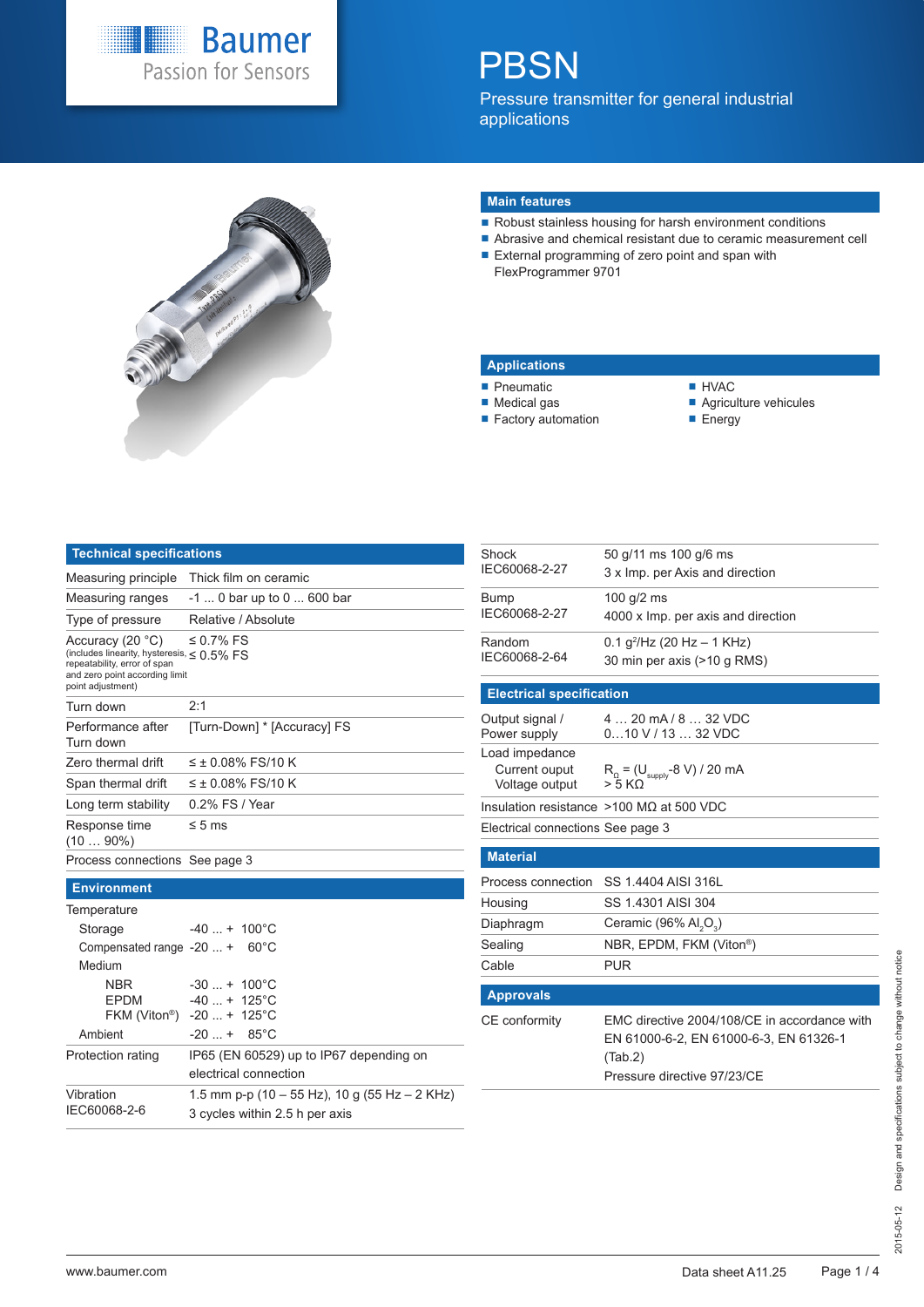## **PBSN** Pressure transmitter for general industrial applications

### **Measuring ranges and overpressure safety**

|                       | Pressure in bar      |          |       |       |       |         |        |  |  |
|-----------------------|----------------------|----------|-------|-------|-------|---------|--------|--|--|
| <b>Pressure</b>       | $-10$                | $-1$ 1.5 | $-13$ | $-15$ | $-19$ | $-1$ 15 | $-124$ |  |  |
| range                 | $-10.6$<br>01<br>016 | 02.5     | 04    | 06    | 010   | 016     | 025    |  |  |
| Over pressure         | 2                    | 4        | 8     | 12    | 20    | 32      | 50     |  |  |
| <b>Burst pressure</b> | 3                    |          | 12    | 18    | 30    | 48      | 75     |  |  |

|                          | Pressure in bar |     |      |      |      |          |          |  |  |  |
|--------------------------|-----------------|-----|------|------|------|----------|----------|--|--|--|
| <b>Pressure</b><br>range | $-1$ 39<br>040  | 060 | 0100 | 0160 | 0250 | 400<br>0 | 600<br>0 |  |  |  |
| Over pressure            | 80              | 120 | 200  | 320  | 360  | 600      | 800      |  |  |  |
| <b>Burst pressure</b>    | 120             | 180 | 300  | 480  | 480  | 800      | 1000     |  |  |  |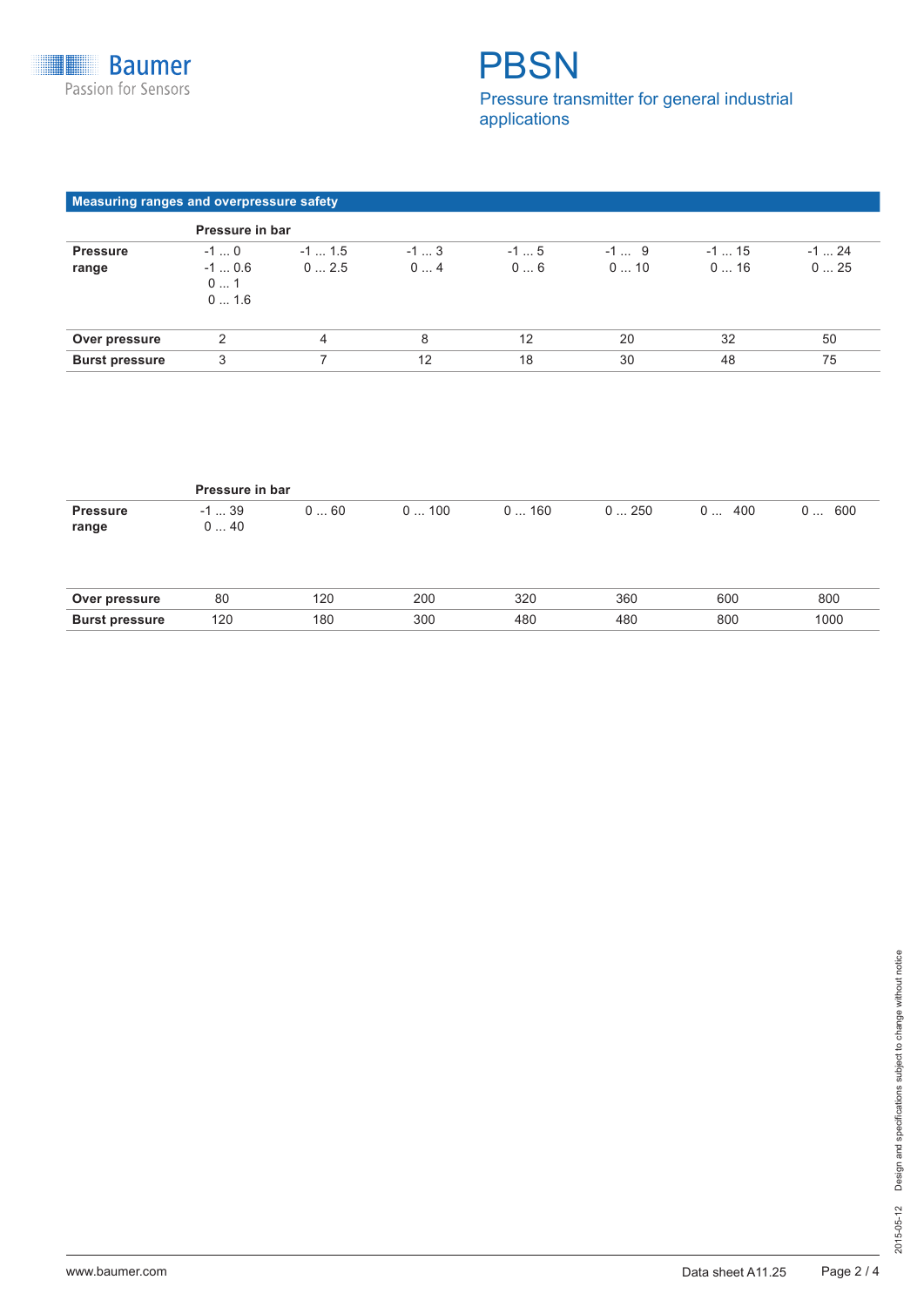

**PBSN** Pressure transmitter for general industrial

applications

### **Electrical connections**



*M12 4-pins*







**Dimensions (mm)**



**Hydraulic connections**











 $\varnothing$  6 to 8

7.5

G 1/4 DIN 3852-E G 1/4 EN837 G 1/2 EN837 G 1/2 NPT 1/2 NPT